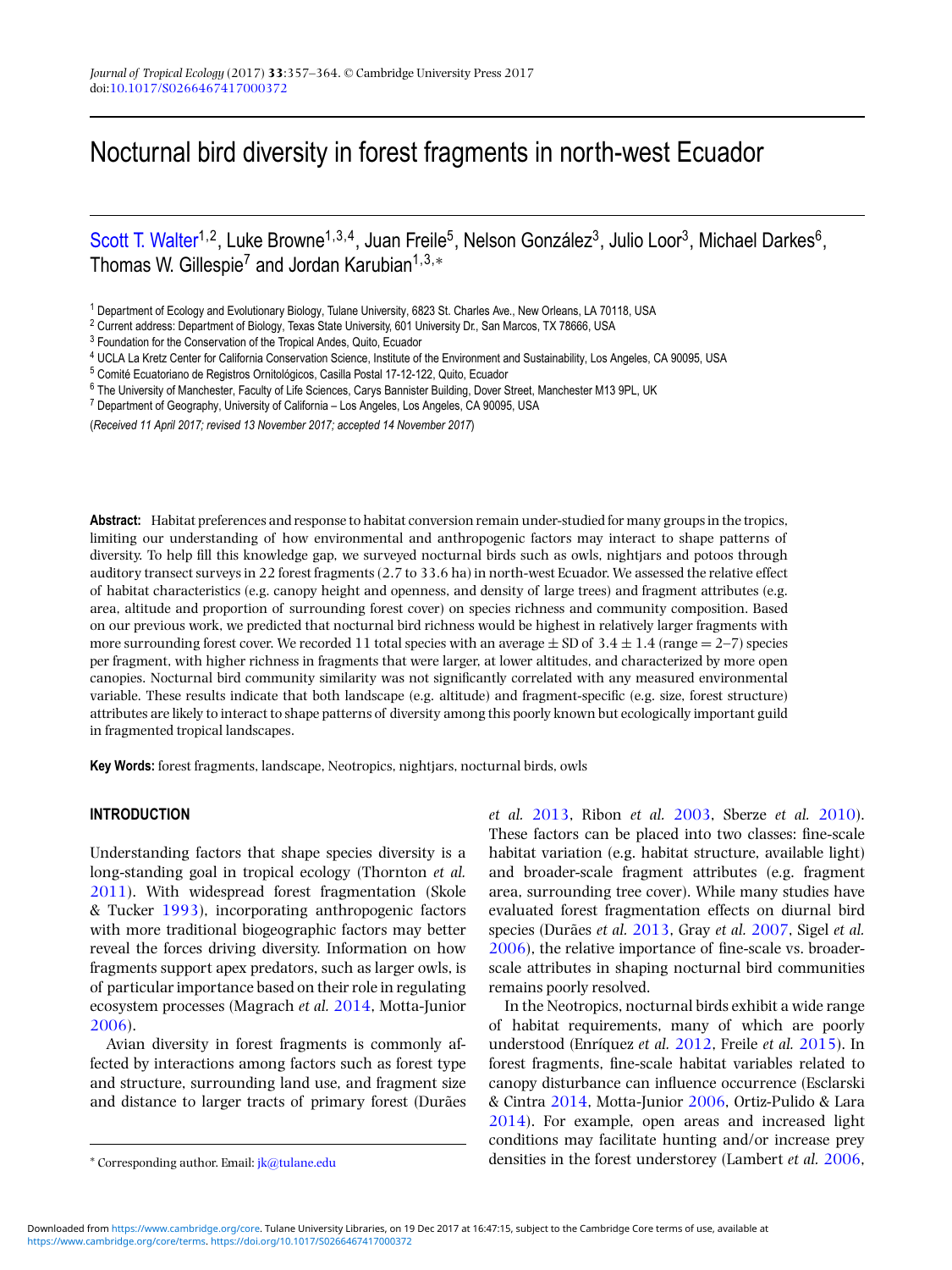

**Figure 1.** Map of study area and forest fragments surveyed for nocturnal birds in north-west Ecuador from August 2014 to December 2014. We analysed data from 22 focal fragments, depicted in dark green. Inset shows location of Mache-Chindul Reserve within Ecuador. This map only shows forest fragments sampled in this study; there are many additional fragments that occur within the region that are not depicted.

Sekercioglu [2010\)](#page-7-0). Fragment attributes at broader spatial scales are also likely influential in shaping patterns of diversity among nocturnal birds (Ibarra *et al*. [2014\)](#page-6-0). Within the Ecuadorian Andes, species richness generally increases with decreasing altitude (Freile *et al.* [2012\)](#page-6-0). In regard to fragment size, there was no influence on owl occurrence in forest fragments ranging from 10 to 180 ha in one study in Brazil (Kanegae *et al.* [2012\)](#page-6-0). Relationships between nocturnal bird diversity within fragments and surrounding tree cover has not been quantified (Sberze *et al.* [2010\)](#page-7-0).

To better understand how nocturnal bird species richness and community composition vary in relation to fine- and broad-scale ecological parameters, we surveyed 22 forest fragments in north-western Ecuador, a poorly sampled region where 11 species of nocturnal bird are currently experiencing population declines (Estrada & Boyla [2005,](#page-6-0) Freile & Castro [2013\)](#page-6-0). We predicted richness would increase with decreasing altitude, greater canopy openness, increased fragment size and increased surrounding forest cover, and that community composition would vary along these same environmental gradients.

# **METHODS**

## **Study area**

From August to December 2014, we surveyed nocturnal avifauna in 22 forest fragments in and around the Mache-Chindul Ecological Reserve in north-west Ecuador (0°47'N, 79°78'W; Figure 1). This region corresponds to the southern extent of the Chocó biogeographic zone, an area with high biodiversity, endemism and threat (Orme *et al.* [2005\)](#page-7-0). Intensive deforestation began in the 1960s in this area and continues to the present. Our sampling coincided with the dry season when many bird species breed in the region (Carrasco *et al.*[2013\)](#page-6-0). Fragments were comprised of a mix of primary and secondary tropical rain forest surrounded by cleared forestland under agricultural use, and varied in size from 2.7 to 33.6 ha (mean  $\pm$  SD = 16.0  $\pm$  9.6 ha). Altitude ranged from 135 to 592 m asl (mean  $\pm$  SD = 345  $\pm$  154 m asl) across all sites.

# **Field data**

After manually mapping the border of each fragment with a hand-held GPS unit (Garmin), we established 500-m linear survey transects that began at the edge of each fragment and ran toward and through the fragment centre. Transects longer than 500 m would have often extended beyond the borders of our smaller fragments, and sampling the outside matrix was beyond the scope of the current study. In larger fragments, the transect bisected the fragment whereas in smaller fragments it angled back and forth in order to accommodate the full length of the transect. Transects did not overlap each other. Nocturnal birds within the region included owls, nightjars and potoos (Carrasco *et al*. [2013,](#page-6-0) [Table 1\)](#page-2-0) and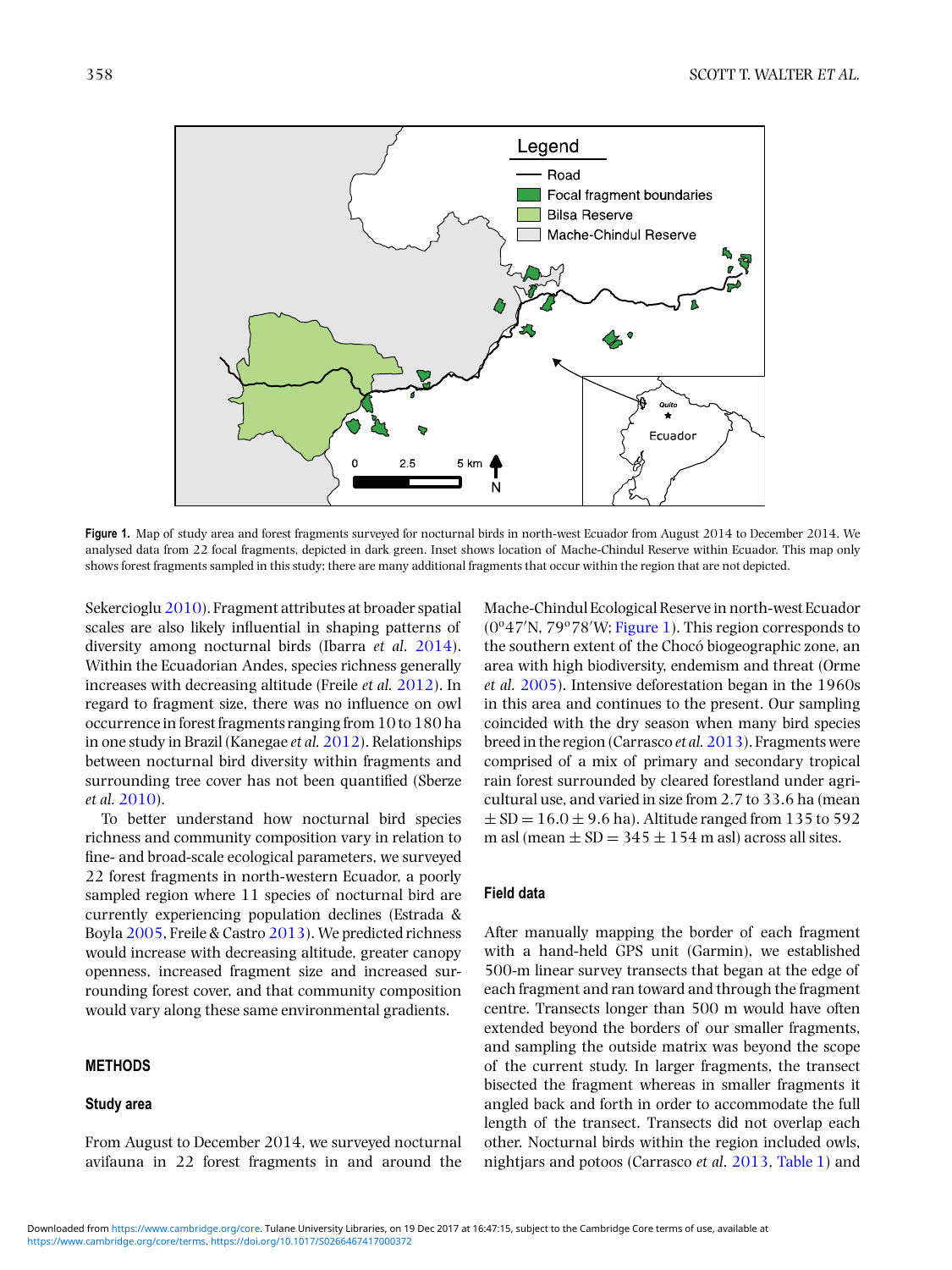<span id="page-2-0"></span>**Table 1.** Names, numbers of detections, and numbers of forest fragments in which nocturnal bird species (Ridgely & Greenfield [2006\)](#page-7-0) were detected during nocturnal surveys across 22 fragments in northwest Ecuador from August to December 2014. Numbers of detections are the quantity of surveys (out of 264) when the species was detected at least once.

|                            |                          |            | Number of      |
|----------------------------|--------------------------|------------|----------------|
|                            |                          | Number of  | fragments in   |
| Species                    | Common name              | detections | which detected |
| Ciccaba<br>nigrolineata    | Black-and-white<br>owl   | 18         | 6              |
| Ciccaba virgata            | Mottled owl              | 109        | 21             |
| Glaucidium<br>peruanum     | Peruvian pygmy<br>owl    | 1          | 1              |
| Lophostrix cristata        | Crested owl              | 15         | 7              |
| Megascops<br>centralis     | Chocó screech<br>owl     | 20         | 9              |
| Megascops<br>colombianus   | Colombian<br>screech owl | 5          | 3              |
| Nyctibius griseus          | Common potoo             | 1          | 1              |
| Nuctidromus<br>albicollis  | Pauraque                 | 16         | 7              |
| Nyctiphrynus<br>rosenbergi | Chocó poorwill           | 1          | 1              |
| Pseudoscops<br>clamator    | Striped owl              | 3          | 3              |
| Pulsatrix<br>perspicillata | Spectacled owl           | 39         | 15             |

surveyors were trained in their auditory identification, by songs and calls, using recordings of all species that may occur in the region (Moore *et al.* [2013\)](#page-7-0).

During study nights, four separate surveys were conducted within a given fragment by two or more observers slowly walking the transect length and stopping every 50 m to listen for >3 min. Two surveys were conducted in the period between 18h36 and 23h35 UTC (average start time  $= 20h03$ ). Surveyors began the first survey at 0 m on the transect (i.e. the fragment's edge) and walked to 500 m, at which time they waited at least 15 min before backtracking up the transect for the second survey of the night. Two additional surveys were conducted during the period between 0h00 and 6h45 (average start time  $= 4h29$ ) by again walking down and back up the transect. While the same individuals were potentially detected on the multiple surveys per night or morning and thus leading to non-independence among surveys, it does not bias our data in that simple species presence or absence was used for our species richness and community composition analyses. We ensured that all individuals were within the fragment boundaries by estimating their location in reference to that of the surveyor at various locations on the transect. An individual survey lasted an average of 54 min (range  $= 35-110$  min,  $SD = 9$  min), and each study fragment was surveyed on three randomly ordered nights within a month (i.e. 12 individual surveys over three separate nights per fragment). Survey start times were randomized within evening and early morning time periods, and surveys were not conducted during inclement weather.

## **Environmental variables**

We quantified metrics of forest structure within each fragment, along with fragment-level characteristics such as fragment area and surrounding forest cover. Forest structure variables were measured in 100 contiguous  $5 \times 5$ -m plots running the length of the survey transect in each fragment (Browne & Karubian [2016\)](#page-6-0). Values were recorded at the centre point of each  $5 \times 5$ -m plot, then averaged across the entire transect to provide a mean value for each fragment. Canopy height was estimated using a digital rangefinder as the height of the tallest tree over the plot. We estimated the number of large trees (defined here as trees with diameter at breast height  $>50$ cm) within each plot. Canopy openness was estimated using the methods of Brown *et al*. [\(2000\)](#page-6-0).

For fragment attributes, altitude was recorded with a handheld GPS (Garmin) in each  $5 \times 5$ -m plot and then averaged across the entire transect. Area was estimated by walking around the edge of each fragment with the handheld GPS. The amount of forest cover surrounding each fragment was measured using methods of Browne & Karubian [\(2016\)](#page-6-0). Ground-truthed remote-sensing imagery from the Global Forest Change dataset (Hansen *et al.* [2013\)](#page-6-0) was used to calculate per cent of forest cover in 2013 within a 1-km radius from the centre point of each fragment.

## **Species richness**

We calculated species richness as a simple count of the number of species recorded in each fragment across all surveys. We used multiple linear regressions with an all-subset model-averaging approach to investigate the relationship between species richness and the environmental predictor variables described above using the R package 'MuMIn'. The all-subset approach is an inherently exploratory analysis to evaluate all potential combinations of predictor variables and rank top models based on AIC*c* scores (Symonds & Moussalli [2011\)](#page-7-0). We next only included in further analyses models with a  $\Delta AICc < 10$  compared with the top-ranked model, which eliminates models that have little or no support (Burnham & Anderson [2002\)](#page-6-0). We then calculated model-averaged coefficients using conditional averaging (also known as natural averaging), where parameters are averaged across models where they are present (Burnham & Anderson [2002\)](#page-6-0). We elected to use conditional averaging instead of full model averaging (also known as zero averaging) because we were interested in detecting biologically meaningful effects of our environmental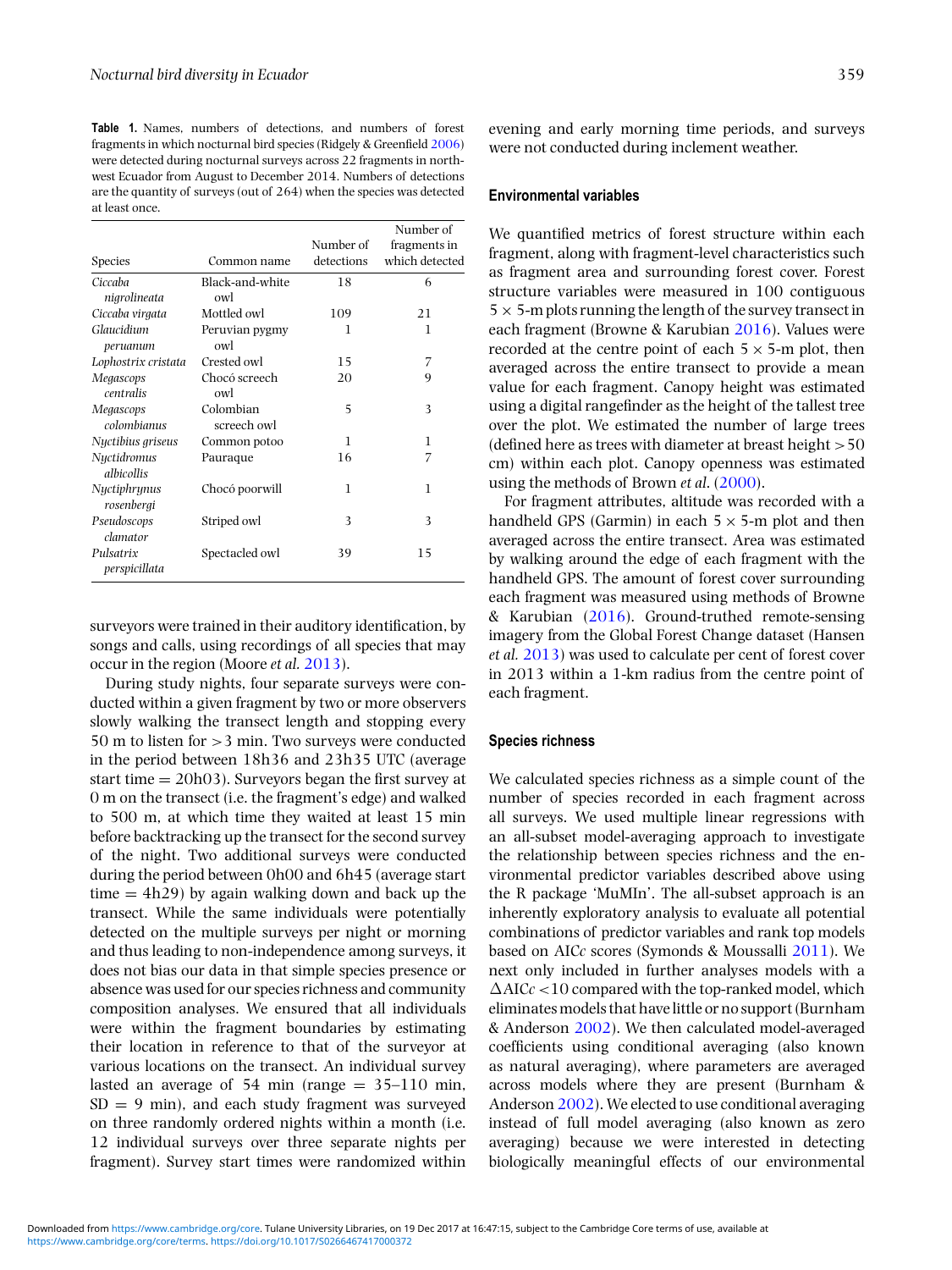**Table 2.** Mean, standard deviation (SD), and units of predictor variables used in species richness and community composition for nocturnal birds in 22 forest fragments in north-west Ecuador. Canopy openness was measured as an index ranging from 1–25 following Brown *et al*. [\(2000\)](#page-6-0).

| Predictor variable                               | Mean $\pm$ SD   |
|--------------------------------------------------|-----------------|
| Canopy openness                                  | $3.21 \pm 0.48$ |
| Canopy height $(m)$                              | $24.1 \pm 2.89$ |
| Forest cover in 1 km radius $(\%)$               | $0.59 \pm 0.13$ |
| Large trees (number of trees $> 50$ cm           | $0.16 \pm 0.05$ |
| diameter at breast height per $25 \text{ m}^2$ ) |                 |
| Area (ha)                                        | $16.0 \pm 9.87$ |
| Altitude (m)                                     | $345 \pm 157$   |

variables on species richness, even if these effects might be relatively weak (Grueber *et al.* [2011,](#page-6-0) Symonds & Moussalli [2011\)](#page-7-0). Covariates were mean centred and scaled by dividing by 1 SD to allow comparison between regression coefficients (Schielzeth [2010\)](#page-7-0). The mean and SD of covariates are provided in Table 2. Correlations among predictor variables ranged from 0.09–0.59. Variance inflation factor (VIF) values for the regression of all predictor variables on species richness were <3 for all predictors, below the threshold suggested by Zuur *et al.* [\(2010\)](#page-7-0) where collinearity among predictor variables would be a cause for concern. Regressions were checked to make sure they did not violate any assumptions of the model (e.g. homoscedasticity, normality of residuals). To determine whether time of survey was associated with species richness, we compared observed species richness of AM and PM surveys within each fragment using a paired t-test.

## **Community composition**

We compared nocturnal bird community composition across fragments with a non-metric multidimensional scaling (NMDS) ordination using Bray–Curtis dissimilarity based on presence/absence data. NMDS is a type of ordination used to visualize similarity between ecological communities (Zuur *et al.* [2007\)](#page-7-0). We then examined the fit of environmental variables to the ordination to assess how well these parameters explained similarity in nocturnal bird communities between fragments using the 'envfit' function in the R package 'vegan'. We tested the significance of each environmental covariate via permutation ( $n = 999$ ).

# **RESULTS**

#### **Species richness**

We conducted 264 surveys in 22 forest fragments and recorded a total of 11 species of nocturnal bird [\(Table 1\)](#page-2-0),

**Table 3.** Model-averaged coefficients of linear regressions on nocturnal bird species richness in 22 forest fragments sampled in north-west Ecuador. Canopy openness, altitude and fragment area were the best predictors of nocturnal bird species richness, with largest effect sizes and occurring in the majority of models. Importance is the sum of the Akaike weights over all models in which the covariate appears. Data on the mean and SD of predictor variables are available in Table 2.

|                 | Estimate | SE.   | P       | Importance |
|-----------------|----------|-------|---------|------------|
| Intercept       | 3.364    | 0.218 | < 0.001 |            |
| Canopy openness | 0.829    | 0.258 | 0.003   | 0.975      |
| Altitude        | $-0.659$ | 0.247 | 0.012   | 0.880      |
| Area            | 0.536    | 0.250 | 0.046   | 0.655      |
| Canopy height   | 0.403    | 0.231 | 0.104   | 0.474      |
| Forest cover in | 0.302    | 0.353 | 0.419   | 0.192      |
| 1-km radius     |          |       |         |            |
| Large trees     | 0.023    | 0.248 | 0.930   | 0.122      |

with a mean  $\pm$  SD of 3.4  $\pm$  1.4 (range  $=$  2–7) species per fragment. Among our environmental variables, canopy openness, altitude and fragment area were significantly related to nocturnal bird species richness (Table 3). Canopy openness, an index of light availability and habitat structure, was the strongest predictor of species richness, having the highest magnitude coefficient estimate. More open canopies were linked to higher nocturnal bird species richness. Also, higher species richness was associated with decreased altitude and increased fragment area. Other environmental covariates – canopy height, surrounding forest cover and number of large trees – were weaker predictors of nocturnal bird species richness, having coefficient estimates that did not differ significantly from zero (Table 3).

Surveys conducted during the early morning period detected more species than did night surveys (0.50  $\pm$ 0.17 species per survey vs.  $0.30 \pm 0.18$ , respectively; paired *t*-test:  $t = 4.67$ ,  $df = 21$ ,  $P < 0.001$ ).

## **Community composition**

The similarity of nocturnal bird communities among fragments was not significantly related to any measured habitat variable (P  $> 0.05$ , [Figure 2\)](#page-4-0). The amount of surrounding tree cover, canopy height, fragment area and canopy openness explained relatively little variance (<12% for all) and were not significantly correlated with nocturnal bird community structure  $(P > 0.05$ , [Figure 2\)](#page-4-0).

## **DISCUSSION**

The over-arching goal of the current study was to identify environmental factors that influence the diversity and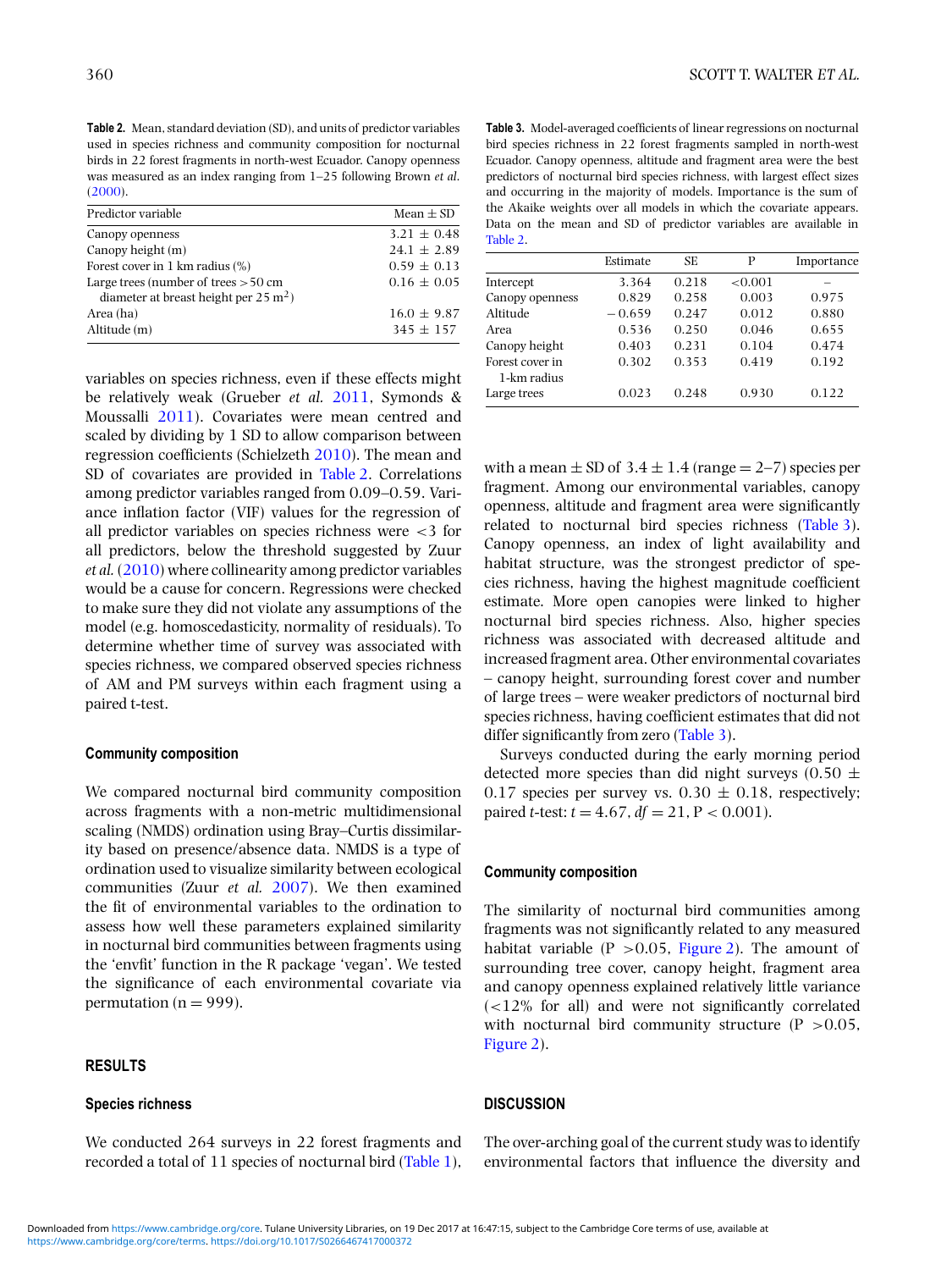<span id="page-4-0"></span>

**Figure 2.** Visualization of non-metric multidimensional scaling (NMDS) ordination on nocturnal bird species composition with habitat and fragment-level variables in 22 forest fragments of north-west Ecuador. Sampled forest fragments (filled circles) along gradients of environmental variables (blue arrows) (a); individual species (filled circles, some overlapping) and their relation to environmental gradients (b). Fragments that are closer together on the NMDS 1 and NMDS 2 axes share more similar nocturnal bird communities than fragments farther apart, and similarly, species that are closer together are linked to more similar environmental variables than those farther apart. The axes and orientation of the plot are arbitrary. The stress value of  $0.117$  indicates the NDMS ordination has a reasonably good fit (< $0.20$ ).

species composition of nocturnal birds in a fragmented landscape in north-west Ecuador. An ancillary goal was to provide benchmark information on nocturnal bird populations in these poorly known and highly threatened forests. We distinguished between fine-grained factors related to within-patch habitat quality vs. broader environmental factors such as fragment size, surrounding tree cover and altitude. Our findings indicate that nocturnal bird diversity is shaped by a combination of canopy openness, a fine-grained factor, and two broader environmental factors, fragment size and altitude.

# **Habitat characteristics and fragment attributes**

We found higher nocturnal bird species richness in forest fragments characterized by more open canopies. Although open canopies have the potential to increase detection bias, the vast majority of individuals were detected via vocalization (not sighting), suggesting that this potential source of bias was unlikely to have influenced our findings. Canopy openness is often associated with increased bird species richness, density, diversity and reproduction efforts (Durães *et al.* [2013,](#page-6-0) Vázquez-Pérez *et al.* [2011,](#page-7-0) Walter & Maguire [2005\)](#page-7-0). More open canopies may also reflect more structurally complex habitats (vs. habitat structure in uniformly closed canopies), which in turn may support a larger number of nocturnal bird species (Esclarski & Cintra [2014,](#page-6-0) Lambert & Adler [2000,](#page-6-0) Sekercioglu [2010\)](#page-7-0). In the current study, we propose that the higher occurrence in areas with relatively more open canopies may have been related to foraging ecology

and prey densities. In forested ecosystems, open canopies are often associated with increased habitat complexity (Hubbell *et al.* [1999,](#page-6-0) Walter & Maguire [2004\)](#page-7-0) that may support increased densities of small mammals (Carvajal & Adler [2008,](#page-6-0) Lambert & Adler [2000\)](#page-6-0) and insects that serve as prey for nocturnal birds (Halaj *et al.* [2000,](#page-6-0) Tews *et al.* [2004\)](#page-7-0). Treefall gaps also provide open areas that may allow aerial-foraging birds more space to capture prey (Ibáñez*et al.* [1992,](#page-6-0) Ochoa [2000,](#page-7-0) Sekercioglu [2010\)](#page-7-0). Future studies focused on foraging ecology would be useful in distinguishing between these putative ecological relationships underlying the richness patterns we present here.

We also detected higher diversity of species in larger fragments. Smaller forest fragments are susceptible to deterioration of habitat conditions due edge effects or invasive species (Ewers & Didham [2006,](#page-6-0) Laurance *et al.* [2002\)](#page-6-0). As a result, forest fragmentation is typically associated with reduced bird species richness and diversity in smaller fragments (Durães *et al.* [2013,](#page-6-0) Marini [2001,](#page-7-0) Rolstad [1991\)](#page-7-0). This is particularly true for apex predators like diurnal raptors (Ribon *et al.* [2003\)](#page-7-0), and is also likely to apply to nocturnal birds of prey. Our findings of more species detected in relatively larger fragments may be due in part to greater resources, particularly among highly mobile owl species that may require a considerable area to meet resource needs. However, nocturnal birds may also occur in relatively small forest patches while obtaining supplemental resources in nearby vast expanses of oldgrowth rain forest (Sberze *et al.* [2010,](#page-7-0) Sekercioglu [2010\)](#page-7-0). The fact that we obtained a significant relationship with fragment area, whereas Sberze et al. [\(2010\)](#page-7-0) and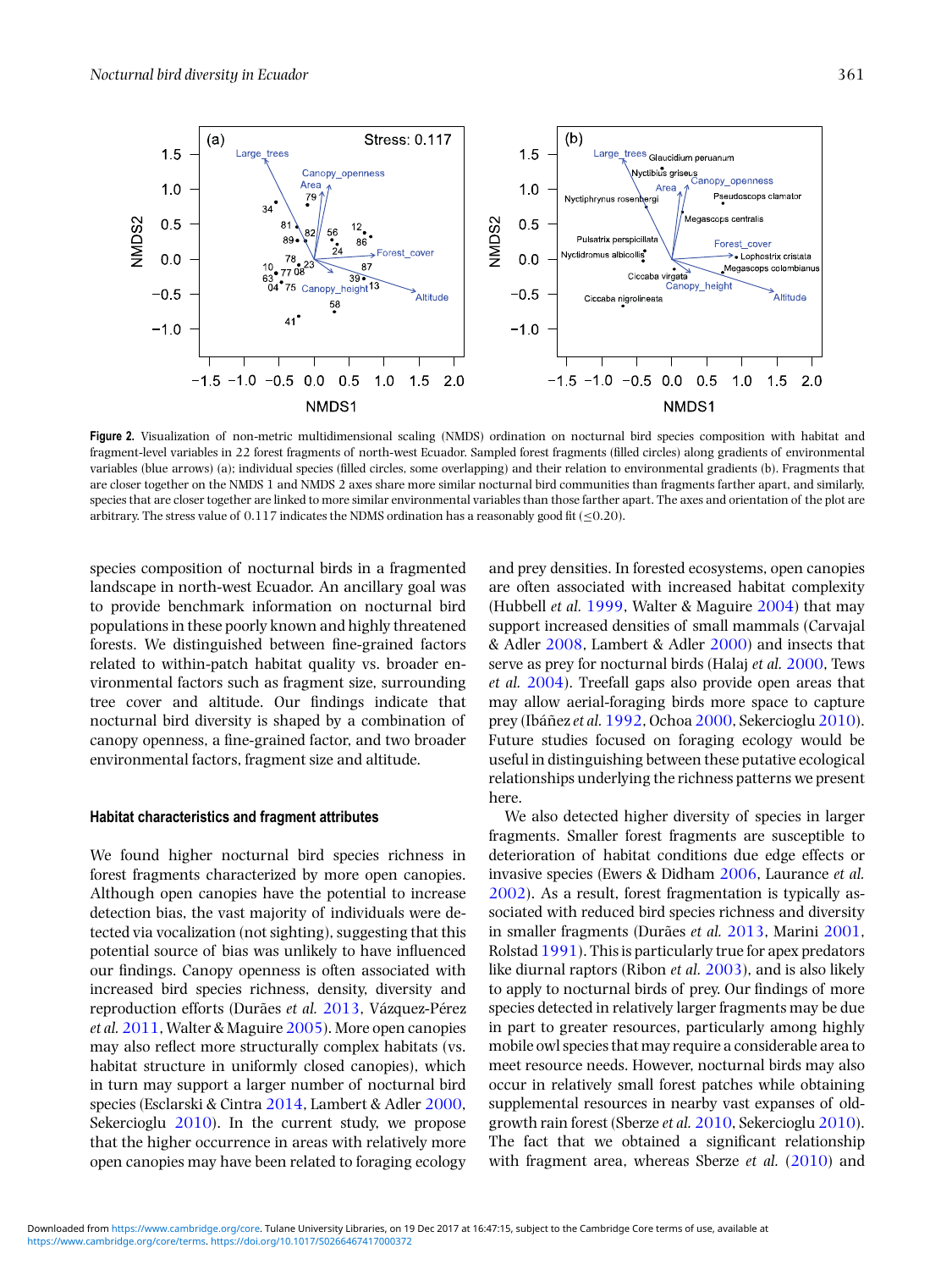Sekercioglu [\(2010\)](#page-7-0) did not, may be because forest fragments in our study area were often far  $(>10 \text{ km})$ from large areas of contiguous forest. We detected one additional nocturnal species for every 5.3 ha  $(95\% \text{ CI} =$ 0.12–10.5 ha) increase in fragment size.

In addition to canopy openness and fragment size, altitude was also related to species' distributions in our study area. We found higher numbers of species in loweraltitude fragments; an approximately 100-m decrease in altitude resulted in a predicted increase of one additional nocturnal bird species detected. Our finding, across a gradient of 135 to 592 m asl, corroborates reports of greater owl species richness at lower altitudes in Ecuador (Freile *et al.* [2012\)](#page-6-0). Other assessments found either species-specific relationships (e.g. in Chilean forests; Ibarra *et al.* [2014\)](#page-6-0) or no strong patterns (e.g. in lowland Brazilian forests; Esclarski & Cintra [2014\)](#page-6-0), but these studies were confounded with habitat quality across altitudinal gradients (Ibarra *et al.* [2014\)](#page-6-0) or limited to a narrower altitudinal range (i.e. 46–105 m; Esclarski & Cintra [2014\)](#page-6-0). Our findings are in line with studies on diurnal birds (Blake & Loiselle [2000\)](#page-6-0) that show species richness commonly increases with decreasing altitude, perhaps because of increased primary productivity and greater prey abundances at lower altitudes (Janes [1994\)](#page-6-0).

We did not find any relationship between species richness and amount of surrounding forest cover, counter to previous studies reporting that abundance for many tropical forest-dependent bird species in forest fragments can be influenced by matrix habitat (Cardoso da Silva *et al.* [1996,](#page-6-0) Levey *et al.* [2005,](#page-6-0) Prevedello & Vieira [2010\)](#page-7-0). Interestingly, concurrent sampling of large-bodied avian frugivores in the same fragments showed that, unlike nocturnal birds, frugivore richness responded strongly and positively to surrounding forest cover (Walter *et al*. [2017\)](#page-7-0). These discrepancies between guilds suggest that additional work evaluating how ecological interactions and usage patterns within the matrix may vary among guilds will be useful for improving our mechanistic understanding of the impacts of fragmentation.

## **Conclusions**

As the first study of its type in the region, this work provides a useful benchmark for nocturnal bird communities in and around the Mache-Chindul Ecological Reserve, a BirdLife International Important Bird Area that supports  $>250$  species of birds and where the majority of previous continuous rain forest has been cleared for agriculture (Browne & Karubian [2016,](#page-6-0) Carrasco *et al.* [2013,](#page-6-0) Durães *et al.* [2013\)](#page-6-0). Two of the species we recorded, the Chocó poorwill (*Nyctiphrynus rosenbergi*) and Colombian screech owl (*Megascops colombianus*), poorwill is reasonably common in lowland forests of north-west Ecuador (Jahn [2011,](#page-6-0) J.F. pers. obs.), the fact that we recorded the species only once over 5 mo suggests that the species does not cope well with forest fragmentation. Our observations of the Colombian screech owl, which we recorded in three fragments, further supports a range expansion and potential resident population in the Mache Chindul region, where it was only recently detected (Carrasco *et al.* [2008\)](#page-6-0). We did not identify any unique species in Bilsa, the large continuous forest that we surveyed, highlighting the importance of the fragments for conservation of many nocturnal birds.

Given the logistical difficulties associated with sampling nocturnal birds (Lloyd [2003\)](#page-6-0), we close by providing the following practical suggestion for study design of future and similar research: surveys focused in the early morning may maximize efficiency. In other studies, nocturnal bird surveys are typically conducted from 18h00 to 24h00 (Esclarski & Cintra [2014,](#page-6-0) Lloyd [2003,](#page-6-0) Ortiz-Pulido & Lara [2014,](#page-7-0) Sberze *et al.* [2010\)](#page-7-0), and studies that conducted surveys in both evenings and early morning did not compare detections between the two time periods (Ibarra *et al.* [2014,](#page-6-0) Penteriani *et al.* [2010,](#page-7-0) Vázquez-Pérez *et al.* [2011\)](#page-7-0). We recorded 1.2 more species on average during the early morning sampling period (midnight until 6h45) than during the late night period (18h36 to 23h35), and there was only one species that was only detected during nighttime sampling (Chocó poorwill); as this was the only time it was detected in the entire study, it could be just be chance that it was detected during this time period.

#### **ACKNOWLEDGEMENTS**

We thank the Ecuadorian Ministry of the Environment and landowners in and around the Mache-Chindul Reserve for access to land and support in the field, and O. Jahn and E. Guevara for initial help in designing field protocols to study nocturnal birds. Fundación para la Conservación de los Andes Tropicales, especially M. González and K. Pozo, and Tulane University provided logistical support. The work was supported by the Conservation Food and Health Foundation; Conservation, Research and Education Opportunities International; Disney Conservation Fund; National Science Foundation (EAGER #1548548, DDIG #1501514, L.B. Graduate Research Fellowship); Ornithological Council; Tulane University; and the United States Fish and Wildlife Service Neotropical Migratory Bird Act (NMBCA #5605). All work was conducted under permits from the Ecuadorian Ministry of the Environment (#010-2014-IC-FLO-FAU-DPE-MA).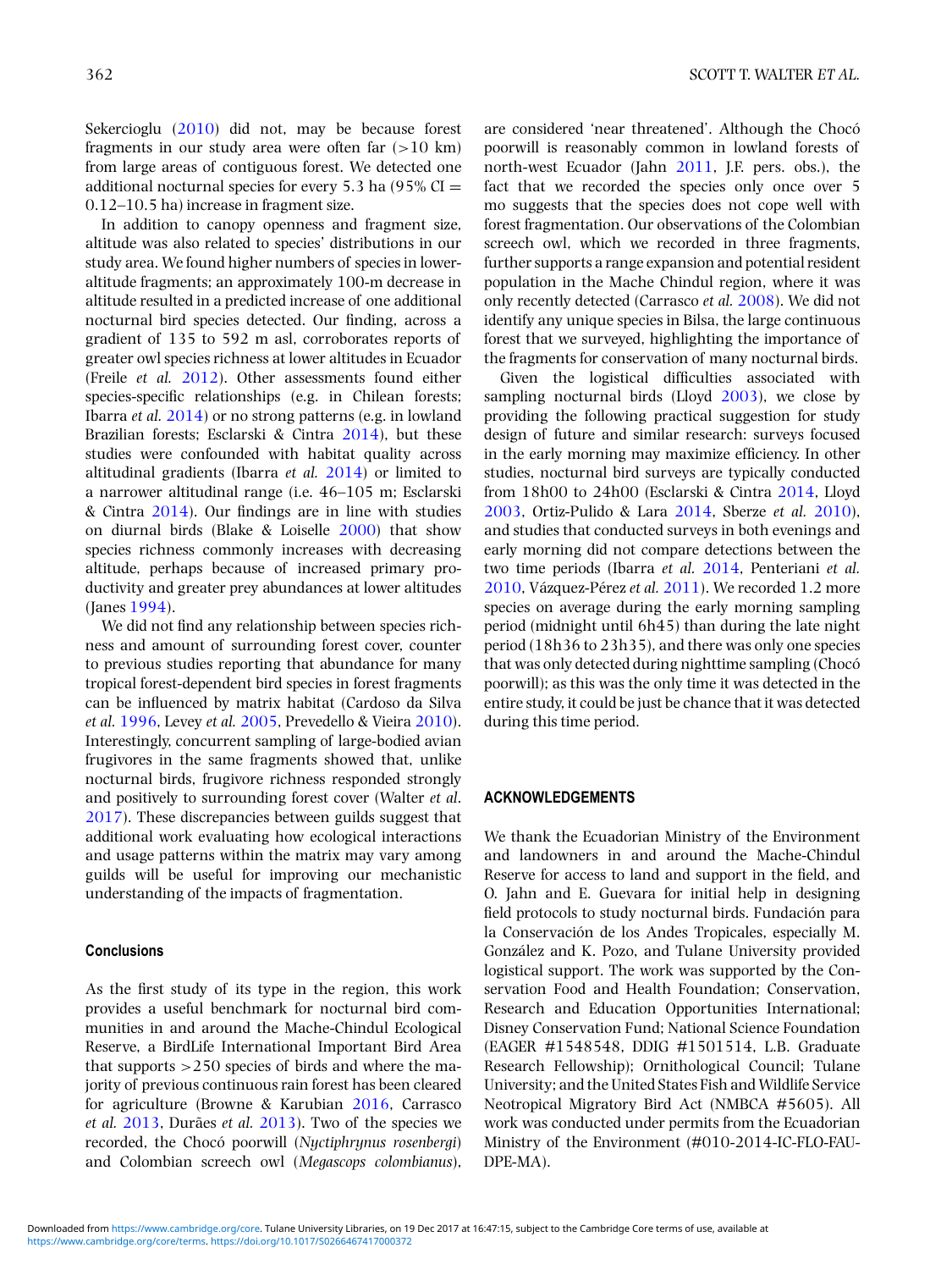# <span id="page-6-0"></span>**LITERATURE CITED**

- BLAKE, J. G. & LOISELLE, B. A. 2000. Diversity of birds along an elevational gradient in the Cordillera Central, Costa Rica. *Auk* 117:663–686.
- BROWN, N., JENNINGS, S., WHEELER, P. & NABE-NIELSEN, J. 2000. An improved method for the rapid assessment of forest understory light environments. *Journal of Applied Ecology* 37:1044–1053.
- BROWNE, L. & KARUBIAN, J. 2016. Diversity of palm communities at different spatial scales in a recently fragmented tropical landscape. *Botanical Journal of the Linnean Society* 182:451–464.
- BURNHAM, K. P. & ANDERSON, D. R. 2002. *Model selection and multimodel inference: a practical information-theoretic approach*. Springer Science and Business Media, New York. 488 pp.
- CARDOSO DA SILVA, J. M., UHL, C. & MURRAY, G. 1996. Plant succession, landscape management, and the ecology of frugivorous birds in abandoned Amazonian pastures. *Conservation Biology* 10:491–503.
- CARRASCO, L., COOK, A. & KARUBIAN, J. 2008. Extensión del rango de distribución de ocho especies de aves en las montañas de Mache-Chindul, Ecuador. *Cotinga* 29:72–76.
- CARRASCO, L., BERG, K. S., LITZ, J., COOK, A. & KARUBIAN, J. 2013. Avifauna of the Mache-Chindul Ecological Reserve, northwest Ecuador. *Ornitología Neotropical* 24:321–334.
- CARVAJAL, A. & ADLER, G. H. 2008. Seed dispersal and predation by *Proechimys semispinosus* and *Sciurus granatensis* in gaps and understorey in central Panama. *Journal of Tropical Ecology* 24:485– 492.
- DURÃES, R., CARRASCO, L., SMITH, T. B. & KARUBIAN, J. 2013. Effects of forest disturbance and habitat loss on avian communities in a Neotropical biodiversity hotspot. *Biological Conservation* 166:203– 211.
- ENRÍQUEZ, P. L., EISERMANN, K. & MIKKOLA, H. 2012. Los búhos de México y Centroamérica: necesidades en investigación y conservación. *Ornitología Neotropical* 23:247–260.
- ESCLARSKI, P. & CINTRA, R. 2014. Effects of terra firme-forest structure on habitat use of owls (Aves: Strigiformes) in central Brazilian Amazonia. *Ornitología Neotropical* 25:433–458.
- ESTRADA, A. & BOYLA, K. A. 2005. *Áreas importantes para la conservación de las aves en los Andes tropicales: sitios prioritarios para la conservación de la biodiversidad*. Birdlife International, Quito. 769 pp.
- EWERS, R. M. & DIDHAM, R. K. 2006. Confounding factors in the detection of species responses to habitat fragmentation. *Biological Review* 81:117–142.
- FREILE, J. F. & CASTRO, D. F. 2013. New records of rare screech owls (*Megascops*) and pygmy owls (*Glaucidium*), with taxonomic notes and a conservation assessment of two globally imperiled species in Ecuador. *Cotinga* 35:7–12.
- FREILE, J. F., CASTRO, D. F. & VARELA, S. 2012. Estado del conocimiento, distribución y conservación de aves rapaces nocturnas en Ecuador. *Ornitología Neotropical* 23:235–244.
- FREILE, J. F., GUEVARA, E., PACHECO, C. & SANTANDER, T. 2015. Los búhos de Ecuador. Pp. 333–353 in Enríquez, P. L. (ed.). Los búhos neotropicales: diversidad y conservación. ECOSUR, San Cristóbal De Las Casas, Chiapas, Mexico.
- GRAY, M. A., BALDAUF, S. L., MAYHEW, P. J. & HILL, J. K. 2007. The response of avian feeding guilds to tropical forest disturbance. *Conservation Biology* 21:133–141.
- GRUEBER, C. E., NAKAGAWA, S., LAWS, R. J. & JAMIESON, I. G. 2011. Multimodel inference in ecology and evolution: challenges and solutions. *Journal of Evolutionary Biology* 24:699–711.
- HALAJ, J., ROSS, D. W. & MOLDENKE, A. R. 2000. Importance of habitat structure to the arthropod food-web in Douglas-fir canopies. *Oikos* 90:139–152.
- HANSEN, M. C., POTAPOV, P. V., MOORE, R., HANCHER, M., TURUBANOVA, S. A., TYUKAVINA, A., THAU, D., STEHMAN, S. V., GOETZ, S. J., LOVELAND, T. R., KOMMAREDDY, A., EGOROV, A., CHINI, L., JUSTICE, C. O. & TOWNSHEND, J. R. G. 2013. Highresolution global maps of 21st-century forest cover change. *Science* 342:850–853.
- HUBBELL, S. P., FOSTER, R. B., O'BRIEN, S. T., HARMS, K. E., CONDIT, R., WECHSLER, B., WRIGHT, S. J. & LOO DE LAO, S. 1999. Lightgap disturbances, recruitment limitation, and tree diversity in a Neotropical forest. *Science* 283:554–557.
- IBÁÑEZ, C., RAMO, C. & BUSTO, B. 1992. Notes on food habits of the Black and White Owl. *Condor* 94:529–531.
- IBARRA, J. T., MARTIN, K., ALTAMIRANO, T. A., VARGAS, F. H. & BONACIC, C. 2014. Factors associated with the detectability of owls in South American temperate forests: implications for nocturnal raptor monitoring. *Journal of Wildlife Management* 78:1078– 1086.
- JAHN, O. 2011. Bird communities of the Ecuadorian Chocó: a case study in conservation. *Bonn Zoological Monograph* 56:1–514.
- JANES, S. W. 1994. Variation in the species composition and mean body size of an avian foliage-gleaning guild along an elevational gradient: correlation with arthropod size. *Oecologia* 98:369–378.
- KANEGAE, M. F., CAMACHO, I., FERNANDES, B. C., DOS SANTOS HONORATO, R., DE SOUZA FILHO, C. & VIEIRA, M. V. 2012. Ocorrência de murucututu-de-barriga-amarela (*Pulsatrix koeniswaldiana*) em fragmentos florestais no estado do Rio de Janeiro. 2012. *Ornitología Neotropical* 23:499–505.
- LAMBERT, T. D. & ADLER, G. H. 2000. Microhabitat use by a tropical forest rodent, *Proechimys semispinosus*, in central Panama. *Journal of Mammalogy* 81:70–76.
- LAMBERT, T. D., MALCOM, J. R. & ZIMMERMAN, B. L. 2006. Amazonian small mammal abundances in relation to habitat structure and resource abundance. *Journal of Mammalogy* 87:766–776.
- LAURANCE, W. F., LOVEJOY, T. E., VASCONCELOS, H. L., BRUNA, E. M., DIDHAM, R. K., STOUFFER, P. C., GASCON, C., BIERREGAARD, R. O., LAURANCE, S. G. & SAMPAIO, E. 2002. Ecosystem decay of Amazonian forest fragments: a 22-year investigation. *Conservation Biology* 16:605–618.
- LEVEY, D. J., BOLKER, B. M., TEWKSBURY, J. J., SARGENT, S. & HADDAD, N. M. 2005. Effects of landscape corridors on seed dispersal by birds. *Science* 309:146–148.
- LLOYD, H. 2003. Population densities of some nocturnal raptor species (Strigidae) in southeastern Peru. *Journal of Field Ornithology* 74:376– 380.
- MAGRACH, A., LAURANCE, W. F., LARRINAGA, A. R. & SANTAMARIA, L. 2014. Meta-analysis of the effects of forest